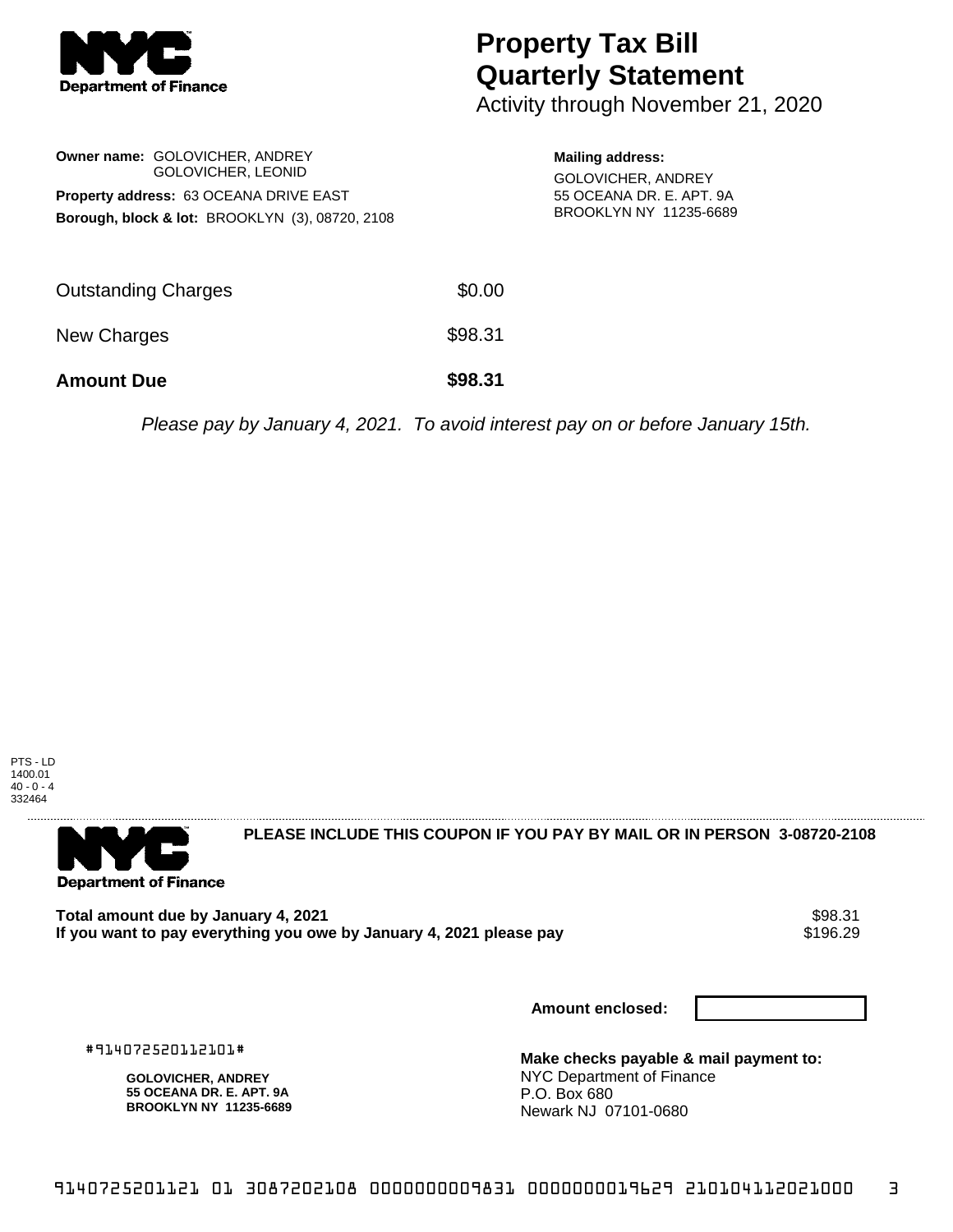

| <b>Billing Summary</b>                                                     | <b>Activity Date Due Date</b>           | Amount       |
|----------------------------------------------------------------------------|-----------------------------------------|--------------|
| Outstanding charges including interest and payments                        |                                         | \$0.00       |
| <b>Finance-Property Tax</b>                                                | 01/01/2021                              | \$95.47      |
| <b>Adopted Tax Rate</b>                                                    |                                         | \$2.84       |
| <b>Total amount due</b>                                                    |                                         | \$98.31      |
| <b>Tax Year Charges Remaining</b>                                          | <b>Activity Date</b><br><b>Due Date</b> | Amount       |
| Finance-Property Tax                                                       | 04/01/2021                              | \$95.47      |
| <b>Adopted Tax Rate</b>                                                    |                                         | \$2.84       |
| Total tax year charges remaining                                           | \$98.31                                 |              |
| If you want to pay everything you owe by January 4, 2021 please pay        | \$196.29                                |              |
| If you pay everything you owe by January 4, 2021, you would save:          | \$0.33                                  |              |
| How We Calculated Your Property Tax For July 1, 2020 Through June 30, 2021 |                                         |              |
|                                                                            | Overall                                 |              |
| Tax class 4 - Commercial Or Industrial                                     | <b>Tax Rate</b>                         |              |
| Original tax rate billed                                                   | 10.5370%                                |              |
| New Tax rate                                                               | 10.6940%                                |              |
| <b>Estimated Market Value \$8,053</b>                                      |                                         |              |
|                                                                            |                                         | <b>Taxes</b> |
| <b>Billable Assessed Value</b>                                             | \$3,624                                 |              |
| <b>Taxable Value</b>                                                       | \$3,624 x 10.6940%                      |              |
| <b>Tax Before Abatements and STAR</b>                                      | \$387.56                                | \$387.56     |
| Annual property tax                                                        |                                         | \$387.56     |
| Original property tax billed in June 2020                                  | \$381.88                                |              |
| <b>Change In Property Tax Bill Based On New Tax Rate</b>                   | \$5.68                                  |              |
|                                                                            |                                         |              |

Please call 311 to speak to a representative to make a property tax payment by telephone.

For information about the interest rate charged on late payments, visit nyc.gov/taxbill.

## **Home banking payment instructions:**

- 1. **Log** into your bank or online bill pay website.
- 2. **Add** the new payee: NYC DOF Property Tax. Enter your account number, which is your boro, block and lot, as it appears here: 3-08720-2108 . You may also need to enter the address for the Department of Finance. The address is P.O. Box 680, Newark NJ 07101-0680.
- 3. **Schedule** your online payment using your checking or savings account.

## **Did Your Mailing Address Change?**

If so, please visit us at **nyc.gov/changemailingaddress** or call **311.**

When you provide a check as payment, you authorize us either to use information from your check to make a one-time electronic fund transfer from your account or to process the payment as a check transaction.